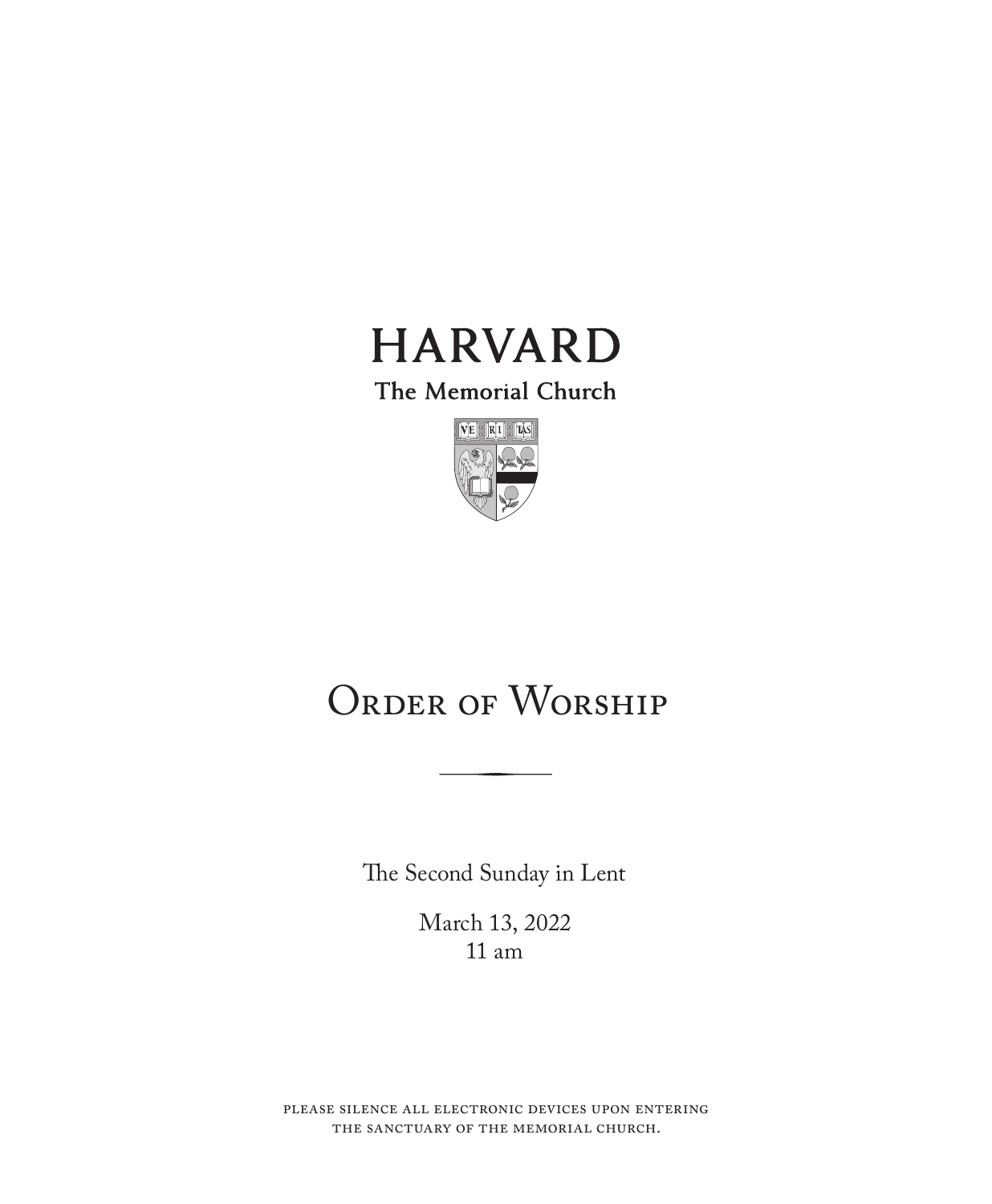# ORDER OF WORSHIP

# PRELUDE

William Grant Still (1895–1976)

#### HYMN IN PROCESSION

No. 146, "Jesus, Who This Our Lententide" *Rockingham The congregation stands and remains masked while singing.*

#### CALL TO WORSHIP

*from Psalm 130 & Isaiah 2*

| Minister:        | Out of the depths we cry to you, O God.<br>God, hear our voice!                                                        |
|------------------|------------------------------------------------------------------------------------------------------------------------|
| People:          | Let your ears be attentive<br>to the voice of our supplications!                                                       |
| <i>Minister:</i> | If you should mark iniquities, O God,<br>who of us could stand?                                                        |
| People:          | But there is forgiveness with you;<br>and plenteous redemption.                                                        |
| Minister:        | I wait for the Lord, my soul waits,<br>and in God's word I hope.                                                       |
| People:          | My soul waits for the Lord<br>more than those who watch for the morning,<br>more than those who watch for the morning. |
| <i>Minister:</i> | Come, let us set out in the light of the Lord.                                                                         |

#### **CONFESSION**

*In unison:*

Eternal God, in whom we live and move and have our being, whose face is hidden from us by our sin, and whose mercy we forget: cleanse us from all offenses, and deliver us from proud thoughts and vain desires; that humbly we may draw near to thee, confessing our faults, confiding in thy grace, and finding in thee our refuge and our strength, through Jesus Christ our Lord.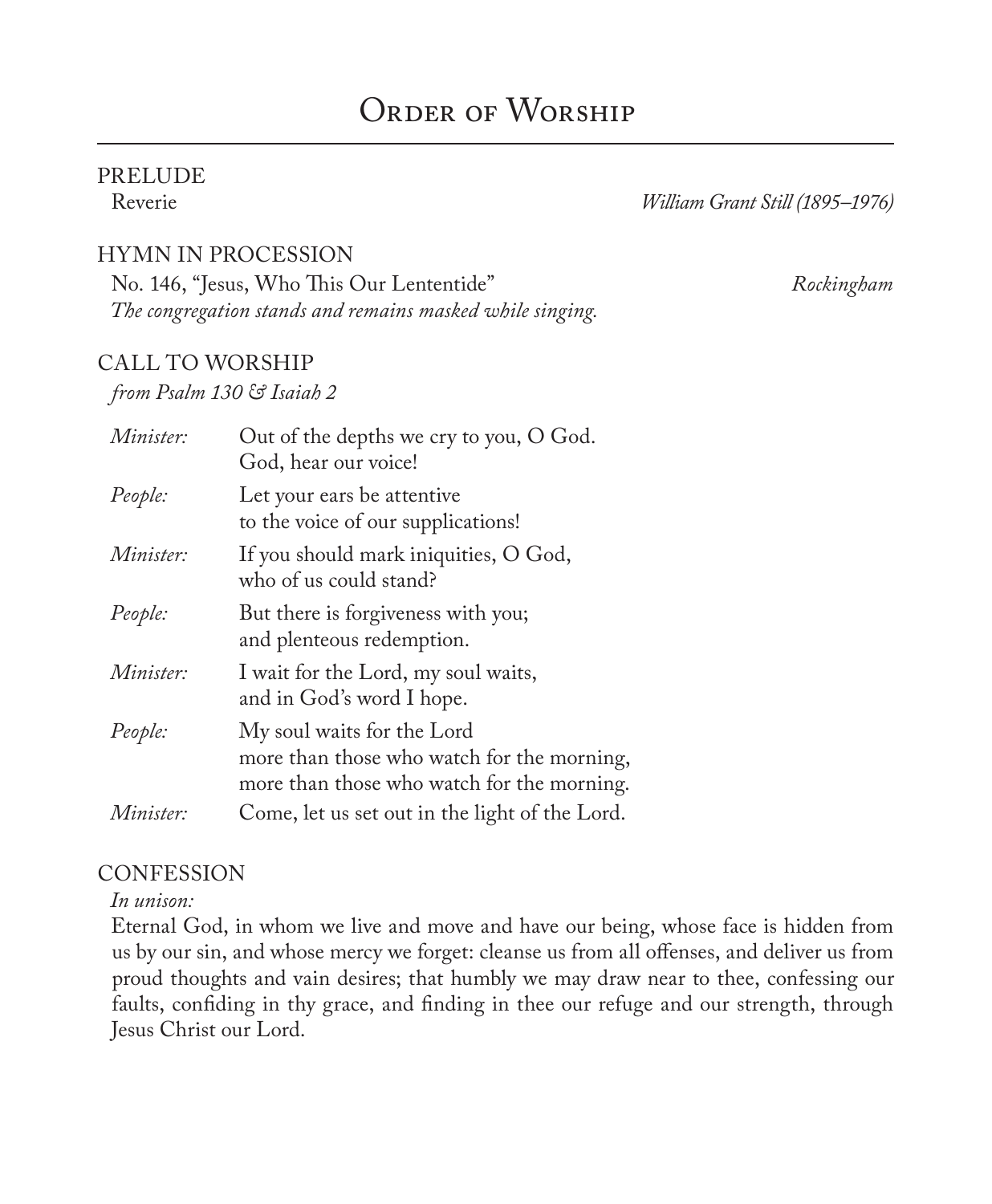#### ASSURANCE OF PARDON

HYMN

No. 45, "Heaven and Earth, and Sea and Air" *Gott sei Dank The congregation stands and remains masked while singing.*

#### THE PEACE & GREETING

*All are invited to join in the singing of Hymn No. 27, stanza 1.*

#### **OFFERTORY**

*The offering collected goes directly to fund the Memorial Church Grants Committee's recipient organizations and their important work in our local communities. Ushers will begin collection from the front of the church. Checks can be written to the Memorial Church with the memo line "Grants Committee." You may also donate online at https://memorialchurch.harvard.edu/donate* 

"The Swan" from *The Carnival of the Animals* (1886) *Camille Saint-Saëns (1835–1921)*

#### DOXOLOGY

*The congregation stands and remains masked while singing.* Praise God, from whom all blessings flow. Praise God, all people here below. Praise God above, ye heavenly host. Creator, Christ, and Holy Ghost. Amen.

FIRST LESSON

Philippians 3:17–4:1 *Pew Bible, page 175 (OT)*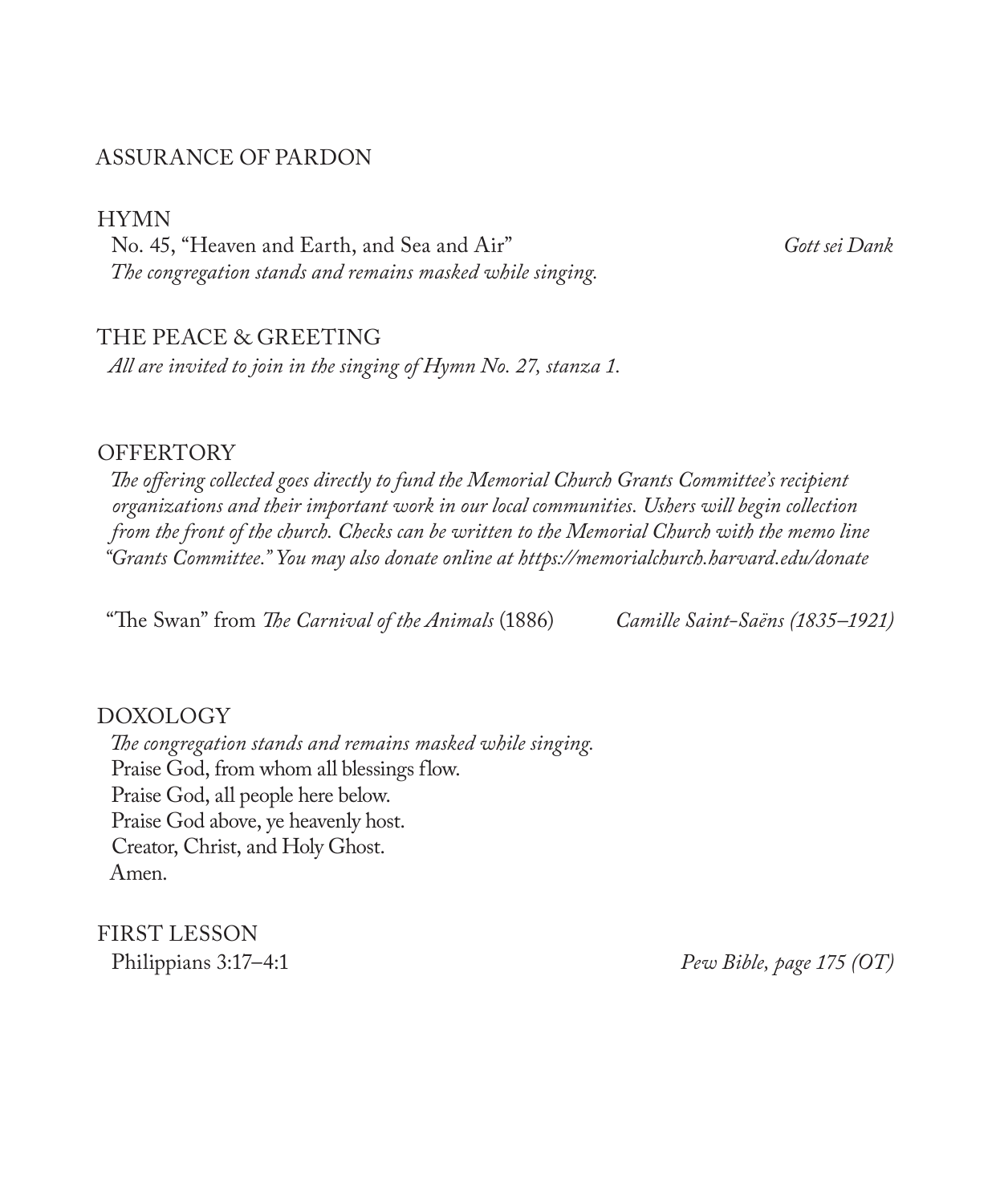#### MUSICAL OFFERING Träumerei, Op. 15, No. 7 (1838) *Robert Schumann (1810–1856)*

SECOND LESSON

Luke 13:31–35 *Pew Bible, page 66 (NT)*

 $\setminus$ 

### THE PRAYERS OF THE PEOPLE

#### THE LORD'S PRAYER

#### *In unison:*

Our Father, who art in heaven, hallowed be thy name. Thy kingdom come. Thy will be done, on earth, as it is in heaven. Give us this day our daily bread. And forgive us our trespasses, as we forgive those who trespass against us. And lead us not into temptation, but deliver us from evil. For thine is the kingdom, and the power, and the glory, for ever and ever. Amen.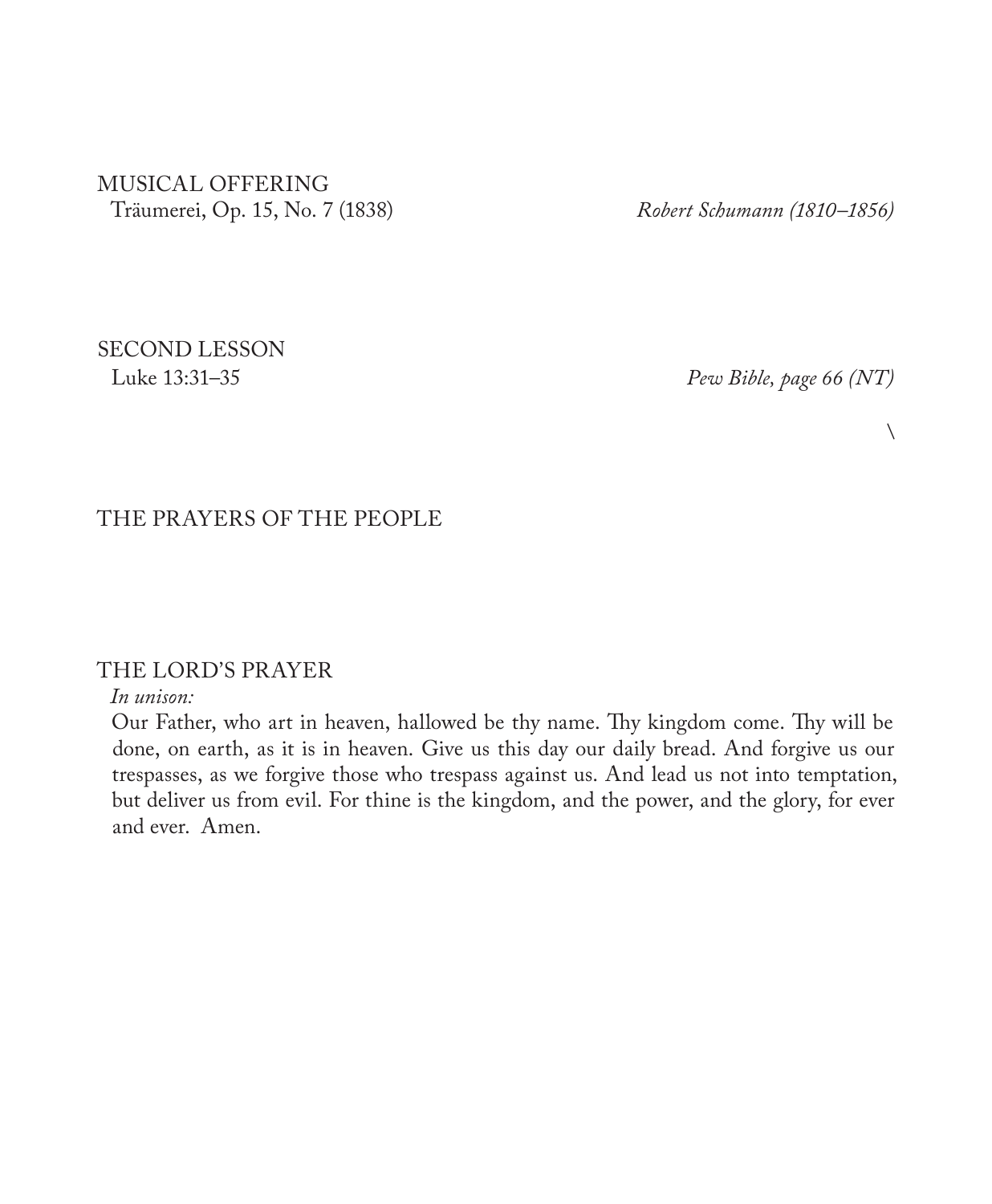#### PRAYER RESPONSE



#### SERMON

#### HYMN

No. 142, "Eternal Lord of Love, Behold Your Church" *Old 124th The congregation stands and remains masked while singing.*

#### BENEDICTION

POSTLUDE

William Grant Still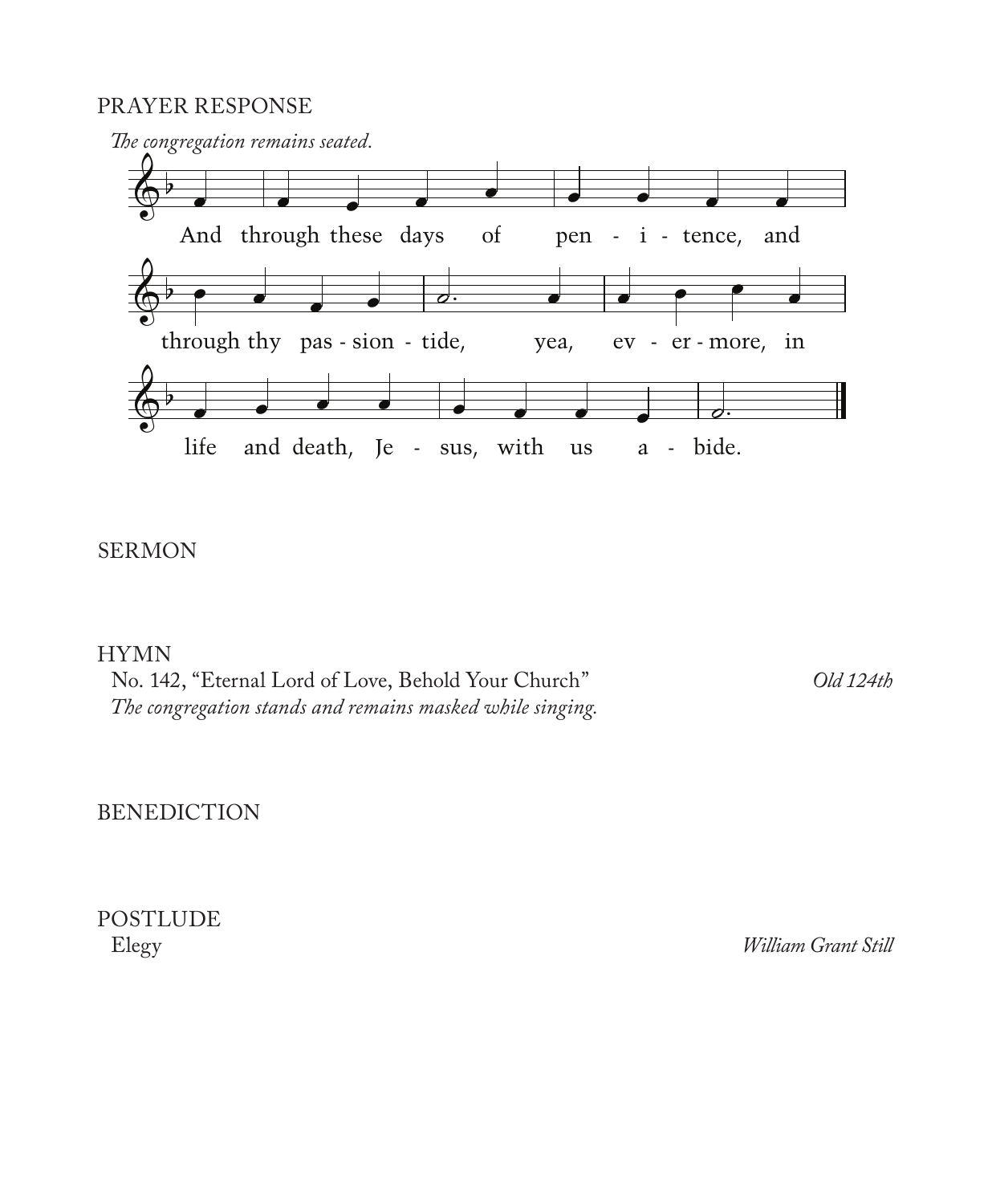# **ANNOUNCEMENTS** Sunday, March 13th, 2022

#### WELCOME

Today is the Second Sunday in Lent. The preacher is the Reverend Matthew Ichihashi Potts, Pusey Minster in the Memorial Church and Plummer Professor of Christian Morals, Faculty of Divinity. The worship leaders are the Reverend Alanna C. Sullivan, Associate Minister and Director of Administration in the Memorial Church; the Reverend Calvon T. Jones, Assistant Minister in the Memorial Church; and Laurie Sedgwick MDiv III. The first lesson is read by Maisie Luo and the second lesson by Courtney Goodwin. The music is provided by Edward Elwyn Jones, Gund University Organist and Choirmaster and David von Behren, Assistant University Organist and Choirmaster.

## MUSIC NOTES

"The Swan" (Le cygne), is from *The Carnival of the Animals*, a fourteen-movement musical menagerie by French romantic composer Camille Saint-Saëns. Originally scored for two pianos and cello, this morning's offertory is a transcription for violin and piano. The melody evokes imagery of a swan elegantly gliding over water amidst rippling sixteenthnote arpeggiations (indicative of the swan's feet, hidden from view beneath the water, propelling it along).

One of Robert Schumann's most beloved pieces, *Träumerei* (Dreaming) is taken from the composer's collection *Kinderszenen* (Scenes from Childhood). An introspective miniature, the work is, nevertheless, full of large emotional phrases; it is heard this morning in an arrangement for violin and piano.

William Grant Still was known during his life as the "Dean of Afro-American Composers," and his career included various firsts: the first American composer to have an opera produced by New York City Opera, the first African American to conduct a major American symphony orchestra, and the first to have a symphony performed by one. His output of more than 200 works encompassed numerous genres, including nine major operas, nearly all written to libretti by his wife Verna Arvey. He wrote only two solo works for organ, which form today's prelude and postlude.

# MORNING PRAYERS

Our daily service of Morning Prayers takes place at 8:30 am and have returned to Appleton Chapel. There will be no Morning Prayers this week; the university will be on Spring Break.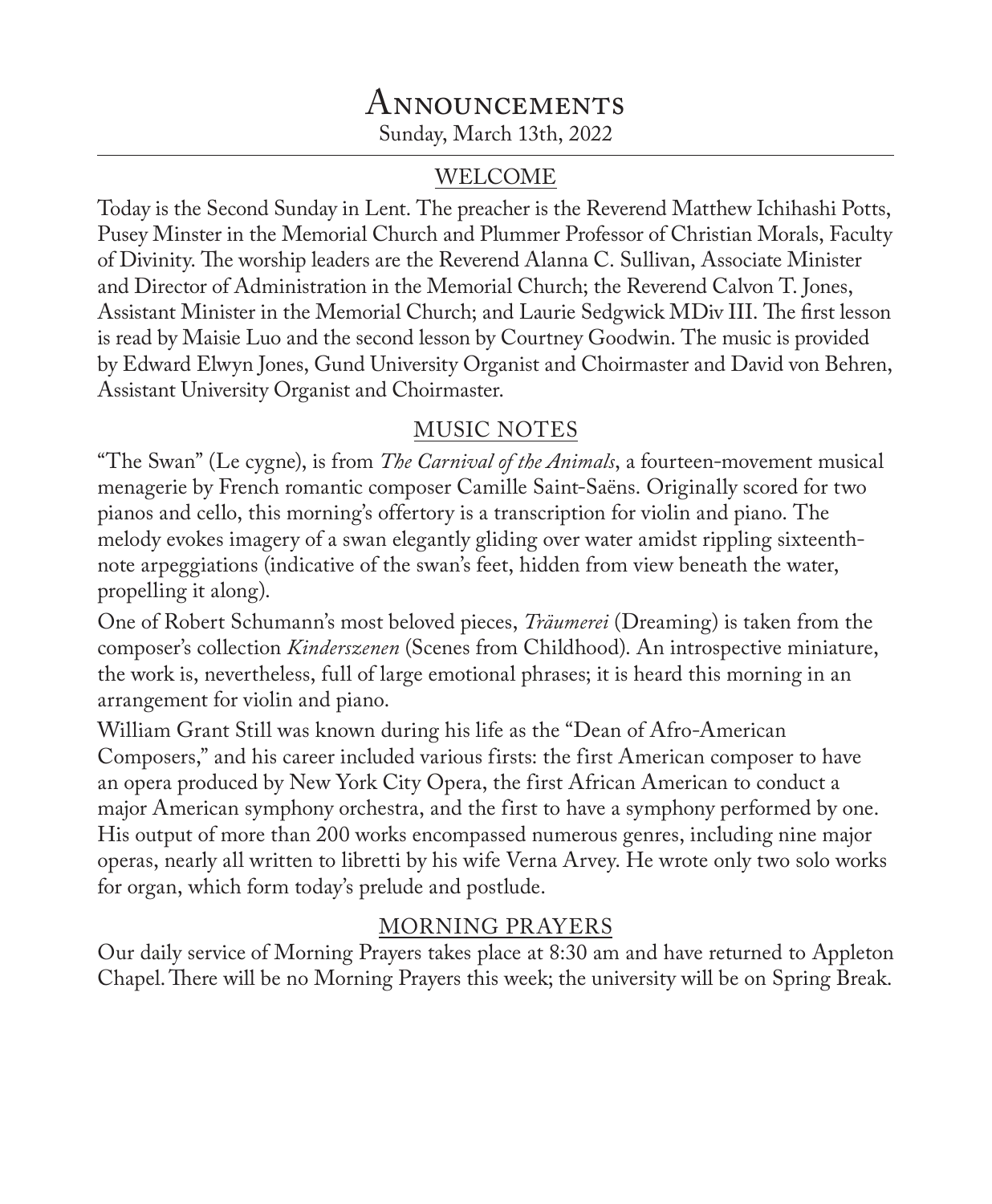# COVID-19 GUIDELINES

On March 7, Harvard University leadership announced that: "In conjunction with the updated masking guidance from the Cities of Cambridge and Boston, and the CDC, the University will update its indoor masking guidance…effective March 14, with limited exceptions, face coverings on campus will be optional in all indoor spaces on Harvard's campuses."

Indoor masking will be optional for worship at the Memorial Church beginning Sunday, March 20. We recognize that some community members may have concerns about this update. You are most welcome to continue wearing a mask for your own protection, or to protect individuals close to you.

The University continues to closely monitor the public health conditions in the area regarding COVID-19.

We appreciate your assistance and patience this academic year in helping us to take extra precautionary measures to prevent the spread of infection and to prioritize the wellbeing of our community. Thank you for your cooperation and support of the ministries of the Memorial Church.

As we say each Sunday, no matter who you are, no matter where you are, no matter what you believe, no matter who you love, you are welcome here and we are here for you.

# FAITH & LIFE FORUM

The Faith & Life Forum of the Memorial Church explores matters of faith and public life. The Forum takes place in the Buttrick Room in the lower level of the Memorial Church from 9:30– 10:30 am on Sundays. Each week we explore themes such as love, justice, suffering, and salvation in relation to the world in which we live. We learn from scholars and practitioners of religion, religious intellectuals, writers, activists, and artists whose work captures conceptions of the sacred and wrestles with the mysterious dimensions of life. In addition to masking, participants will need to register and attest to their health in order to participate in the weekly forum gatherings. All are welcome to join. Please visit our website to learn more.

### CHURCH SCHOOL

The Church School offers Christian education classes for children of age three through sixteen. All classes are held during Sunday Services in the Fall and Spring Terms. To participate in the Church School program, parents or guardians need to register their children, and to attest to the state of their children's health weekly.

Please visit our website to learn more or email Assistant Minister, Calvon Jones (*calvon\_ jones@ harvard.edu*), with any questions. The Rev. Jones and the Church School team are excited to announce the launch of our newly designed MemChurch School digital platform. Our children and families will have access to fun, exciting, and educational episodes, steeped in stories of love and humanity. Take a virtual journey to a digital place where the Bible comes to life. You can find episodes at: https://bit.ly/3iUtEWV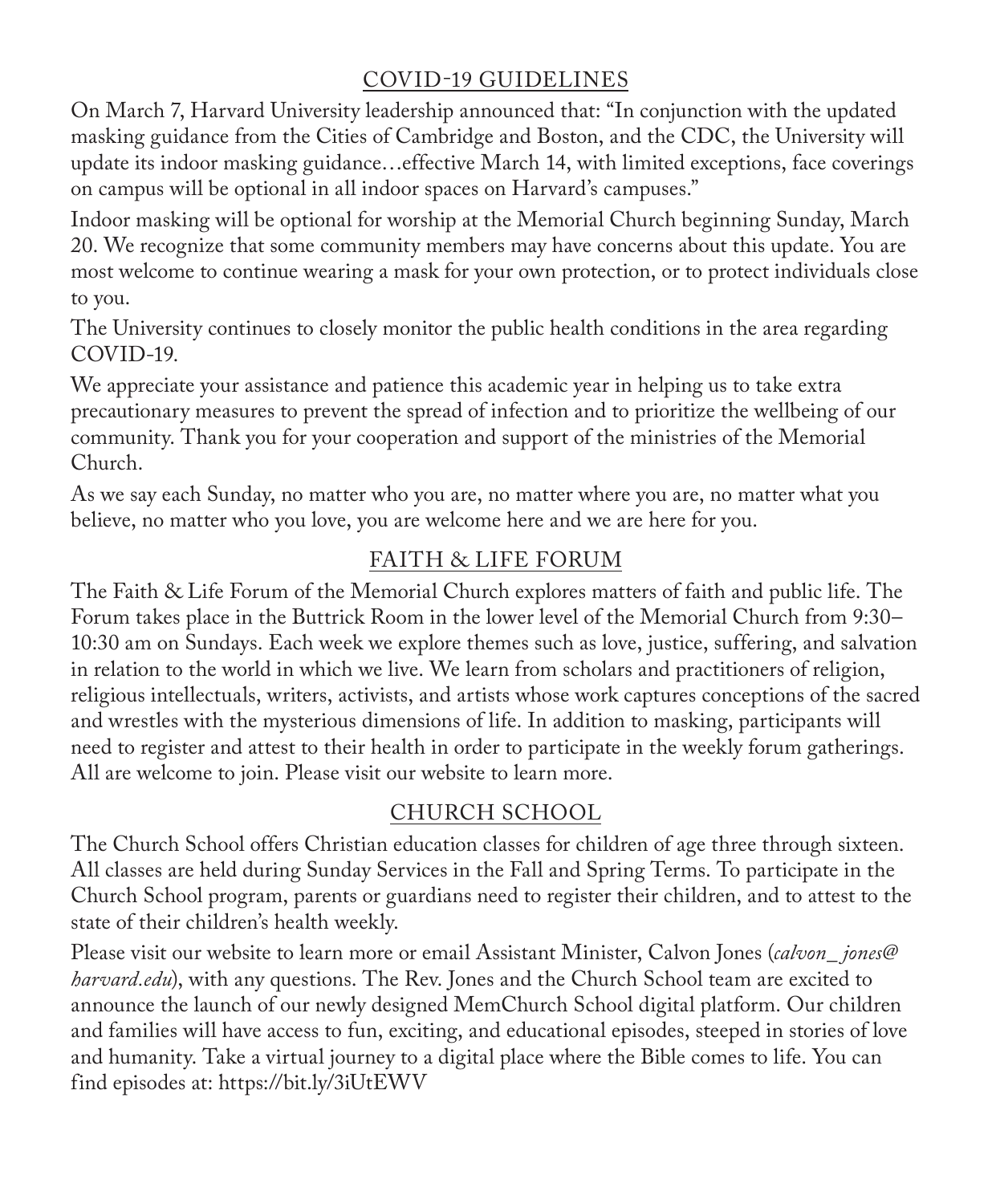### BABY OASIS

During Sunday services, our Baby Oasis is available for young children and infants in the lower level of the church. Parents and their children are welcome to use this respite space during worship, complete with an audio broadcast of the service.

### STUDENT OPPORTUNITIES

Our weekly student programming opportunities are in full swing! Join us on Tuesdays from 5–6 pmfor our Queer-Affirming Bible study for students downstairs in the Oasis. Whether you are brand new to the Bible or looking to experience it in a new way, you are welcome! On Wednesday evenings at 8 pm, we gather for a candlelit communion service for students (colloquially known as "Milkshake Mass"), followed by milkshakes down in the kitchen. If you want to learn more, feel free to reach out to our Student Program Coordinator, Anna Burnham, at *anna\_burnham@ harvard.edu*, or find her in the narthex after service.

## AFTER-SCHOOL SNACK

Looking for a space to relax, connect with other students, and grab some good food towards the end of your week? Join Professor Potts, his family, and their dog Suki for weekly After-School Snack at Sparks House, 21 Kirkland St., Thursdays from 4–5:30 pm. Feel free to drop in and out as you need. Bring a friend!

# STUDENT OASIS

The Student Oasis in the lower level of the Memorial Church is a tranquil and relaxing space for study, for meeting friends and fellow students, and even cooking a favorite meal in the full-service kitchen. Located in the heart of Harvard Yard, the Oasis is open daily to Harvard students during the academic term. For more information and the hours of operation, visit *https://memorialchurch.harvard.edu/studentoasis*

### LOVE UNITED BLACK FELLOWSHIP

The Memorial Church is happy to announce the launch of the Love United Black Fellowship (LUBF), a new ministry that seeks to curate a welcoming space for persons of color in the Harvard community. The fellowship will draw on the traditions and customs of Africa and the African Diaspora to foster theological conversations, engaging activities, spoken word and musical moments, opportunities of fellowship, and worship services that present a sense of "home" on the Harvard campus. The LUBF will launch this new ministry at 3 pm, March 27, in the Sanctuary of the Memorial Church. Come and experience powerful music from the African tradition, a dynamic word, fellowship and food. All are welcome! For more information, please email Assistant Minister, the Rev. Calvon T. Jones at *calvon\_ jones@harvard.edu*

# BAPTISM

We are blessed to announce that the Sacrament of Holy Baptism will take place on Children's Sunday, May 1. If you would like to have your child baptized or are interested in learning more about baptisms in general please email the Rev. Calvon Jones (*calvon\_ jones@harvard.edu*).